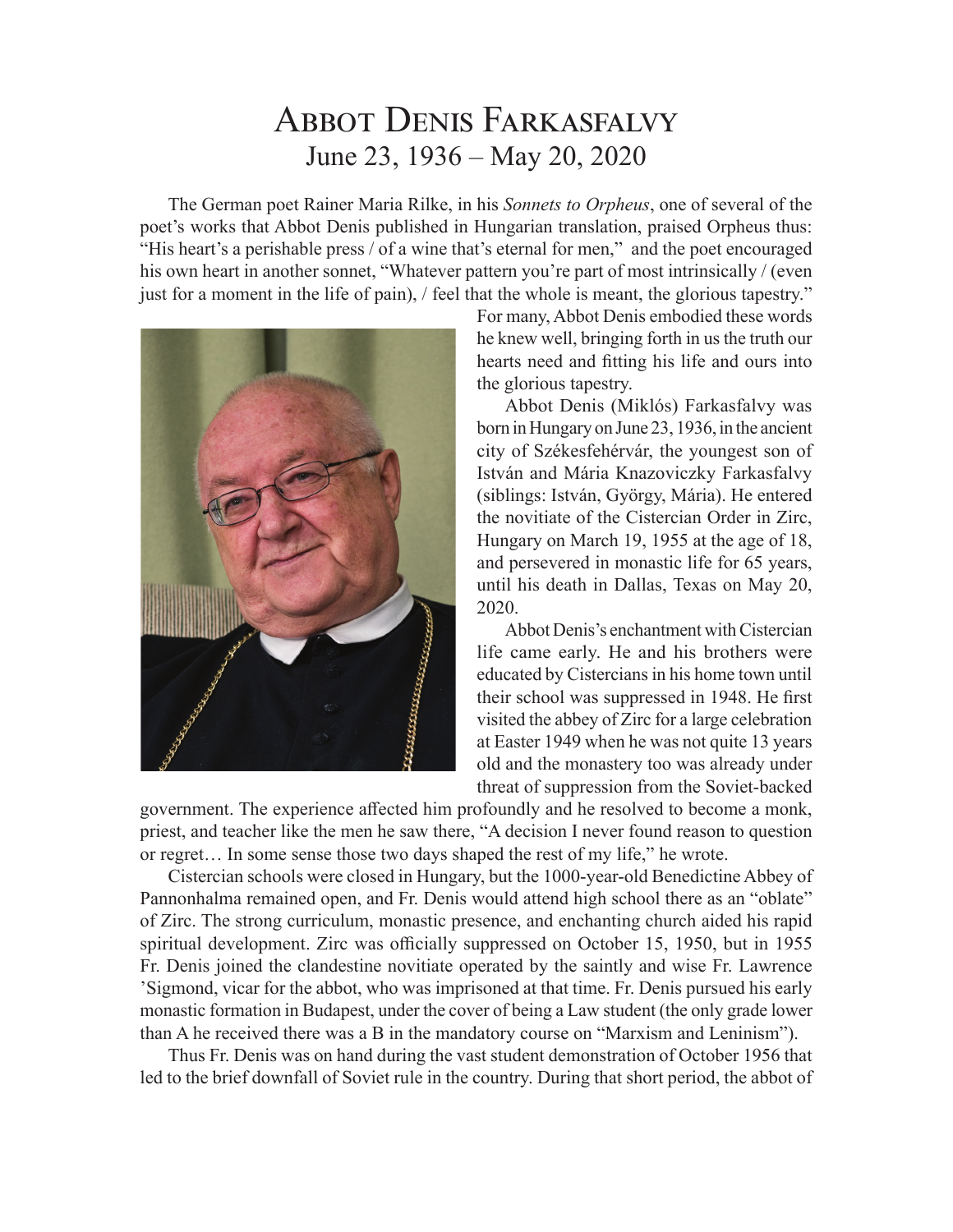Zirc was released from prison, and with the encouragement of Fr. Lawrence decided to send young monks out of the country, even though their formation was only beginning – he rightly feared they would be denied the opportunity for education and ordination in Hungary. Thus, at the age of 20, shortly after his first vows as a monk, Fr. Denis passed through Austria and found his way with others to Rome. There, from 1956–1962, he completed his theological studies at the Pontifical Athenaeum of St. Anselm.

Fr. Denis was devoted to the work of theology. Later on, he completed another degree, in Sacred Scripture, at the Biblical Institute in Rome (1974–75, 1984–85), though with interruptions because of his immense labors in the school and monastery of Dallas. He became an accomplished theologian, and the life-long work he dedicated to the study of St. Bernard of Clairvaux, of the Virgin Mary, and of Sacred Scripture have left significant marks on Catholic theology. He published many works of theology in both Hungarian

and English, and his abilities garnered him the attention of St. John Paul II, who appointed him to the Pontifical Biblical Commission (2003–2013). His translation of the Psalms and hymns for the Roman Breviary in Hungarian are highly regarded. He helped establish the theology curriculum at the Cistercian Preparatory School and taught theology at the University of Dallas in the 1960s, and more fully from 2004 onward. He considered it an important task he shared with other monks to help the new university enter into the great renewal of Catholic theology that came with the Second Vatican Council.

But compared to his other labors, his work as a theologian was often unnoticed. When Fr. Denis came to Texas in 1962, shortly after his ordination to the priesthood in the monastery of Lilienfeld in



*Rome, 1957 (age 21)* 

Austria on July 9, 1961, he took up residence in Fort Worth, where he served as chaplain to the Sisters of St. Mary of Namur (who helped him learn English) and worked toward an M.S. degree in Mathematics at TCU – for the sake of the newly founded Cistercian Preparatory School. Fr. Denis finished his degree in 1965 and taught Mathematics for more than 40 years, not only as work but as an opportunity to see at least briefly into the soul of almost every student of the school. In this as in so many other regards Fr. Denis showed himself both extraordinarily talented as an individual and yet also deeply dedicated in obedience to the good of the community.

Fr. Denis served as the second headmaster of Cistercian, from 1969–1974 and then 1975–1981, and was the Form Master of various classes, graduating in 1974, 1981, 1982, and 1991. The lasting impact of his work at the school simply cannot be expressed. Although he did not found the school, his brilliant, intense, insightful, and decisive attitude cleared the atmosphere of confusion and allowed him to instill the extraordinarily high ideals he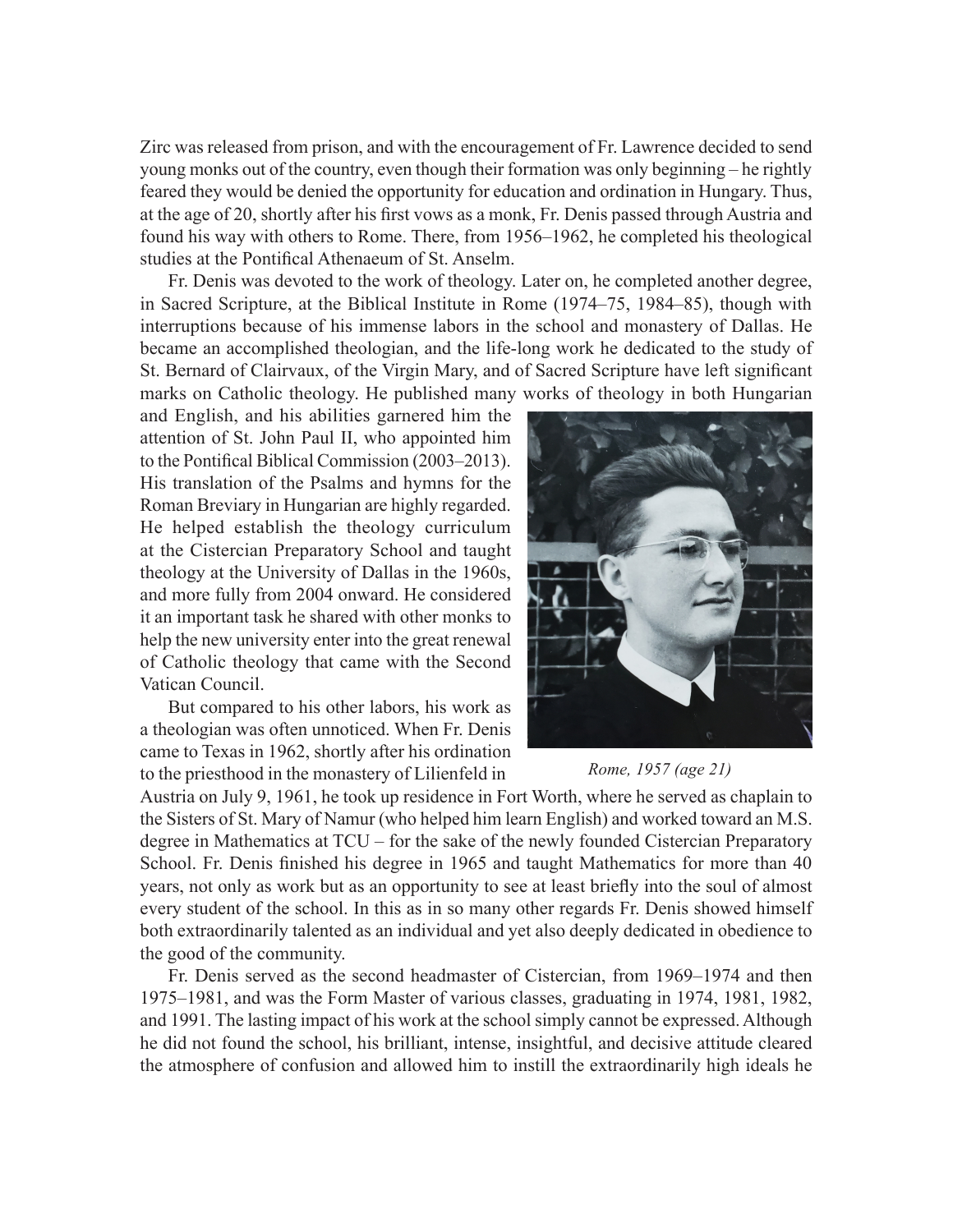and the community envisioned for education. Under his tenure the school first reached its basic plan – not only in the sense of, for example, building a gymnasium and hiring certain excellent teachers who remained for decades, but also in the deeper sense of cultivating what the community of a Form and of the school mean. Not without great difficulty and many obstacles did he lay the groundwork that future headmasters would build on. Fr. Denis knew from experience how important it is to dedicate oneself to the young, and against all odds and with the assistance of many exceptional people in Dallas and elsewhere he brought to completion his predecessors' great struggles to preserve the Hungarian Cistercian tradition in priestly ministry and education.

The monastic community of Dallas elected Fr. Denis as their second abbot on Easter Monday, April 4, 1988; he served for four terms, until his resignation in 2012. When Fr. Denis became abbot, the future of the monastery was still uncertain. Few young men had joined in the preceding decades, and with the reopening of the mother house of Zirc in 1989 it was not clear whether Hungarians would remain here. But Fr. Denis was certain that his role was to build here a lasting home for the vision that had inspired the Hungarian refugees from the beginning. He guided the project of several alumni that completed the basic plan of the monastery by constructing the uniquely beautiful Abbey Church. As the two-ton blocks of limestone were slowly stacked on top of each other, it became clear to all that someone wanted this place to remain.

This new visibility and show of confidence began to bear fruit in the internal renewal of the monastic community. In 2002–3, shortly after the tenth anniversary of the chapel's consecration, a stream of more than a dozen young American vocations began to flow in from the Prep School, the University of Dallas, and elsewhere. Fr. Denis attributed this growth not only to the new willingness on the part of the monks to imagine a brighter future for this place, but also to the heavenly intercession of Fr. Lawrence 'Sigmond and the many sacrifices (even martyrdom) of so many Hungarian monks in the 20<sup>th</sup> century.

Abbot Denis was able to see through to the larger picture of history and the highest ideals without ceasing to be a man of intense practicality; he did not give himself or others the chance to become dreamy or worry about possible discouragement. In the history of the abbey and school that he wrote the year before his death, he concludes, "The search for excellence must be conducted with inquisitive and self-searching eyes, forbidding any tendency toward extremes…. Equidistant from destructive perfection and a cult of mediocrity, the way of perfection pleasing to God is a *via media* in which humility and love are practiced by imitating Christ." No one who met Fr. Denis was left unimpressed; as was said of St. Bernard, he was *amore terribilis*, *terrore amabilis*, terrifying in his love, loveable in being terrifying. He was unsparing in his efforts to bring into reality the vision of peace he first had as a young boy visiting Zirc, to transmit and perfect what was best in Hungarian Cistercian life, and to offer himself generously to the many souls who found a father, brother, and friend in him. He became a convincing witness to the truth of Christianity and the beauty of the monastic life. Through him God has undoubtedly left an important mark on the monastery, school, and university, on the whole city of Dallas (he won the Catholic Foundation Award in 2016), on theology throughout the world, on the Church at large, on the history of our whole Order, and on countless individuals.